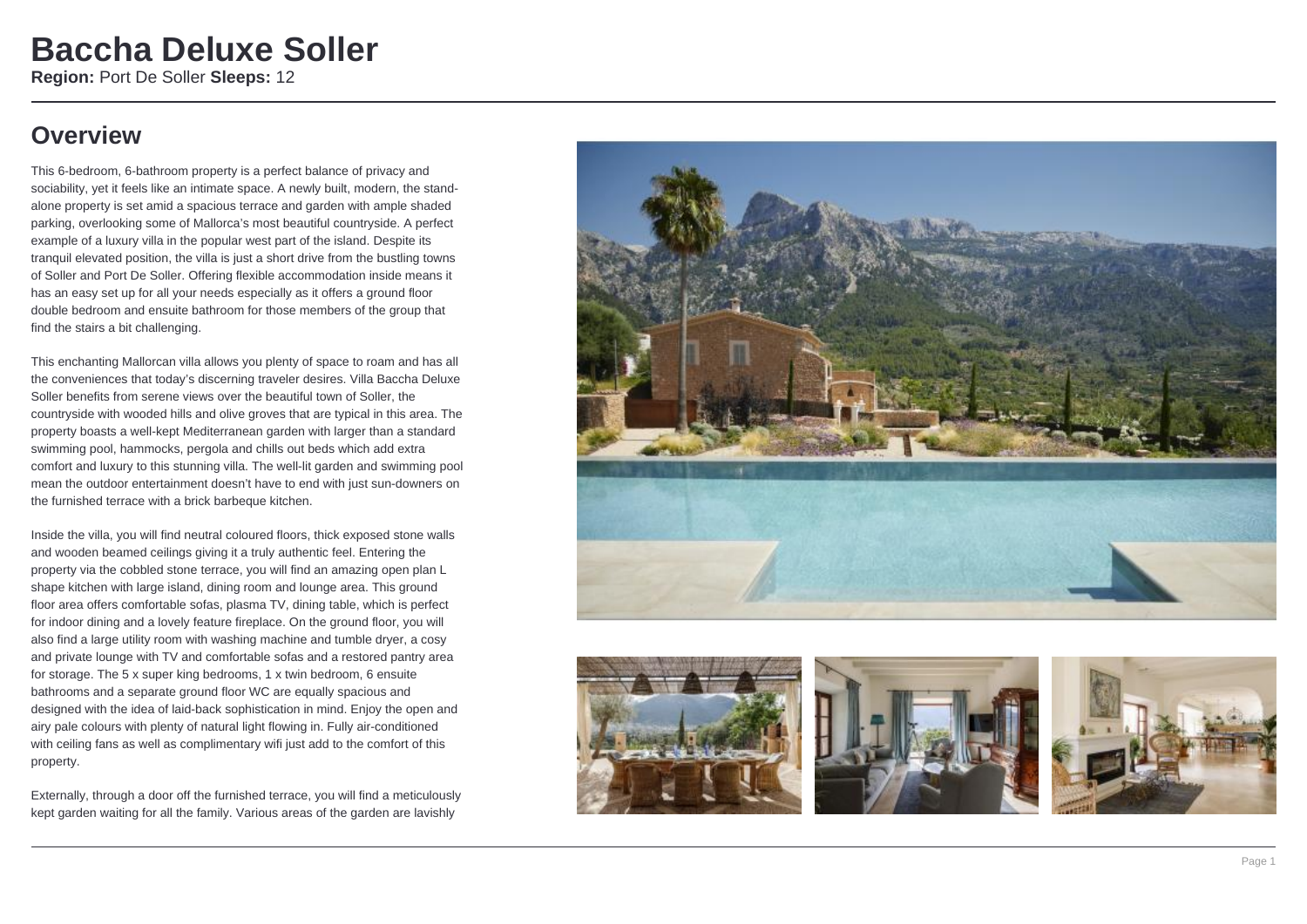furnished with lounging sofas, pergola, comfortable table and chairs and hammocks for the ultimate relaxing experience. The cobbled stone terrace, just off the kitchen, offers hours of family time and the overhead brush pergola offers shade and time out from the warmer hours of the day.

The real joy at this villa is the villa's location, spacious grounds and with Soller, Port de Soller, Deia, Valldemossa & Fornalutx just on your doorstep. Local activities include mountain walks, cycling routes, beach sports in the Port de Soller beach, tennis on clay courts and a range of golf courses within a 30 minute radius. There are also countless daily markets all over the island, but the closest one is in Soller every Saturday. Exploring the surrounding towns is a must!

### **Facilities**

Wow Factor • **Recommended** • **Exclusive** • Beach Nearby • Ideal for Babies & Toddlers • Ideal for Kids • Ideal for Teens • Wi-Fi/Internet • Air-Con • <1hr to Airport • BBQ • All Bedrooms En-Suite • Ground Floor Bed & Bath • Satellite TV • Rural Location • Walking/Hiking Paths • Golf Nearby • Tennis Nearby • Outstanding Landscapes • Outdoor Pursuit & Activities • Tourist Towns & Villages • Historical Sites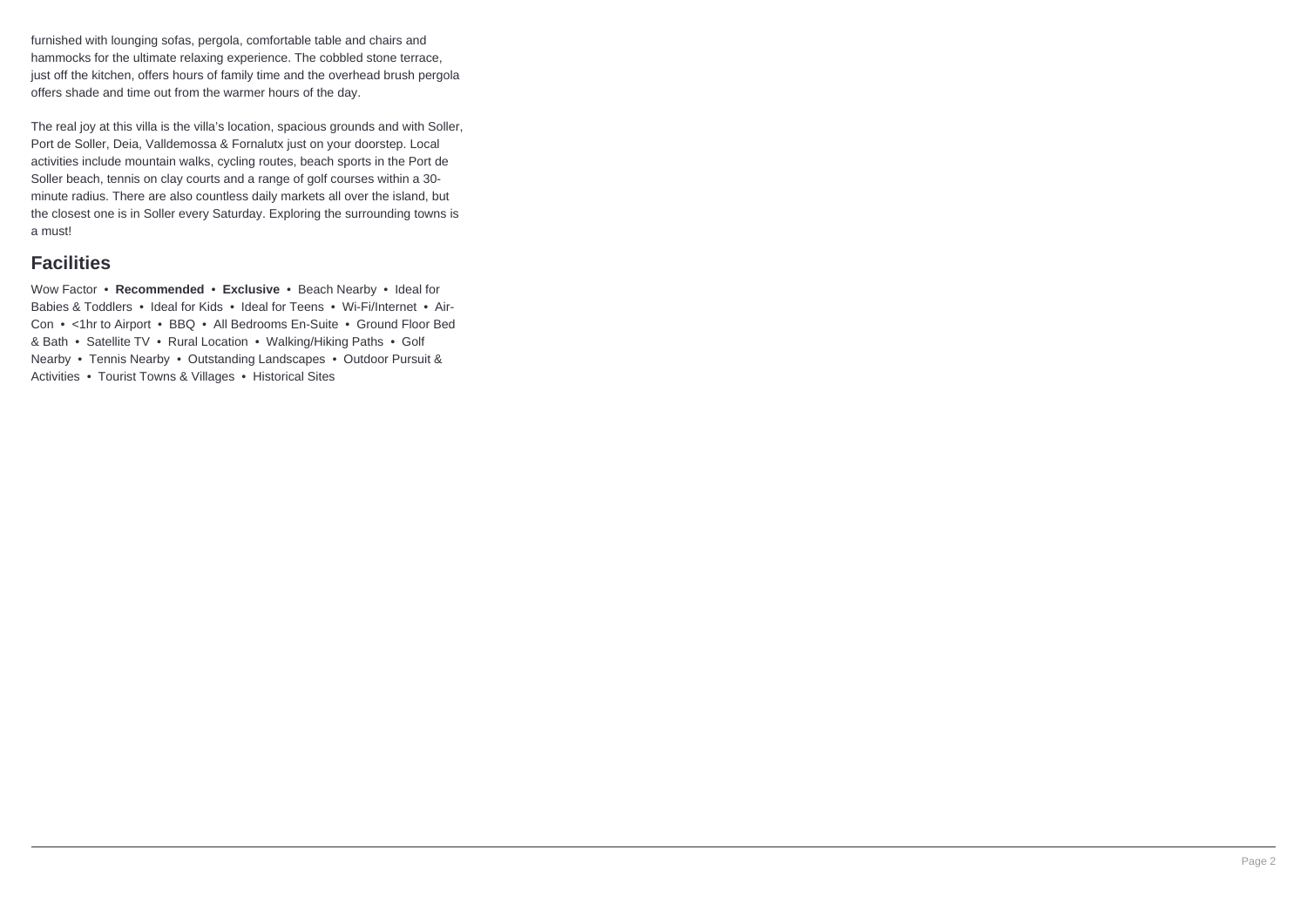# **Interior & Grounds**

### **The Villa**

This 6-bedroom, 6-bathroom property is a perfect balance of privacy and sociability, yet it feels like an intimate space. A newly built, modern, the standalone property is set amid a spacious terrace and garden with ample shaded parking, overlooking some of Mallorca's most beautiful countryside.

#### Lower Ground Floor

- Media room with satellite TV

#### Ground Floor

- Ample entrance hall
- Large living room with satellite TV and access to the terrace
- Open plan dining area for 12 people and access to the terrace
- Fully equipped kitchen with breakfast bar and access to the terrace
- Bedroom with double bed, access to the terrace and en-suite bathroom

#### First Floor

- Bedroom with double bed, access to a balcony and en-suite bathroom
- Bedroom with double bed, access to a balcony and en-suite bathroom
- Bedroom with double bed and en-suite bathroom
- Bedroom with double bed and en-suite bathroom
- Bedroom with two single beds bed and en-suite bathroom

#### Exterior Grounds

- Private infinity swimming pool
- Large terrace and garden area
- Outdoor dining
- Various sun loungers
- Built-in barbecue
- Covered terrace
- Garden furniture
- Various parasols
- Private parking

#### **Additional Facilities**

- Wi-Fi connection
- Air conditioning
- Sonos sound system







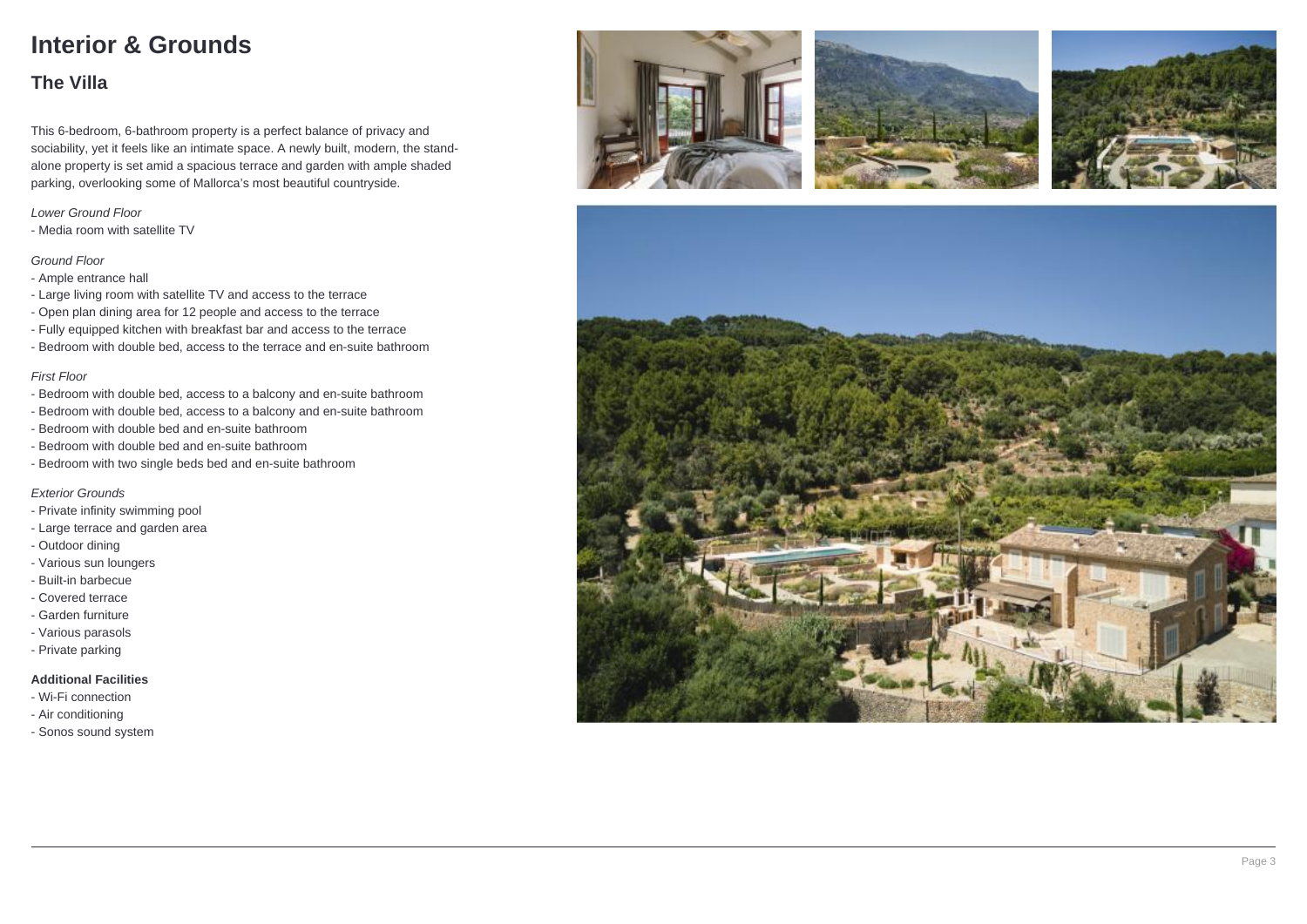# **Location & Local Information**

Soller town - the villa is just a 20-minute walk to the main square. Soller is set in a lush valley of orange groves between the mountains and the sea, Soller has been popular with day-trippers for some time. They tend to arrive on the vintage train from Palma and seem to do little but sit outside the cafes in Plaça Constitució soaking up the atmosphere and the sun. With several tapas bars, a fine selection of pastry shops, local ice-cream, and freshly squeezed orange juice, there is little temptation to move on.

A typical old Mediterranean town, Soller is made up of narrow streets lined with traditional style residential townhouses with the famous green Mallorcan shutters. The main square, Plaça Constitució, has plenty of cafes where you can enjoy fresh orange juice or coffee, and the area comes alive on Saturdays when the local market takes place. Culture vultures come from far and wide to travel to Soller as it is a place rich in history, full of beautiful architecture and museums. It is also a town that hosts many traditional Mallorcan fairs and festivals throughout the year.

Port de Soller is a picturesque little village situated in a large horseshoe bay on the west coast of Mallorca. The seaside retreat was, until recently, one of the island's best-kept secrets. The bay is bordered by a sandy beach, lined by a pedestrianised promenade where visitors flock to admire the port's unwavering beauty. Here resides an endless stretch of cafes, restaurants and shops with the odd hotel in between. Remaining true to its traditional fishing harbour roots, seafood restaurants are in abundance. At the same time, there are several contemporary places popping up in the area, including top-notch restaurants and trendy cocktail bars. To top it off, just down the road resides the delightful inland town of Soller which continues to embrace Mallorca's heritage. Rustic stone architecture, a popular Saturday market and wonderful art galleries are amongst its highlights. It's connected to Port de Soller by a vintage tram which takes its passengers on a picturesque journey among lemon and olive groves.

Palma City a 30 minute drive away - Palma is Mallorca's vibrant capital, stylish and intimate, yet bursting with life. Half of the island's population dwells in this city, lively all year round with luxury hotels, trendy restaurants, cafes, shops and nightlife as well as a thriving art scene. It's often compared to Barcelona and, being within a 15-minute taxi ride from the airport, it makes for the perfect city break.

### Oonostia-San  $\circ$  $\circ$ Sebastian Marseille **Bilbao** Pamplona Vitoria-Gasteiz Andorra Girona Corse Zaragoza **Barcelona** Tarragona **OMadrid** Castellón de la Plana Palma Valencia **Spain** Cagliario Ibiza **Benidorm**  $\circ$ Alicante  $\circ$ Murcia **Algiers** oGranada مدينة الحزانر Almería Google Map data @2022 Inst. Geogr. Nacional

### **Local Amenities**

Nearest Airport **Palma de Mallorca Airport (35km)**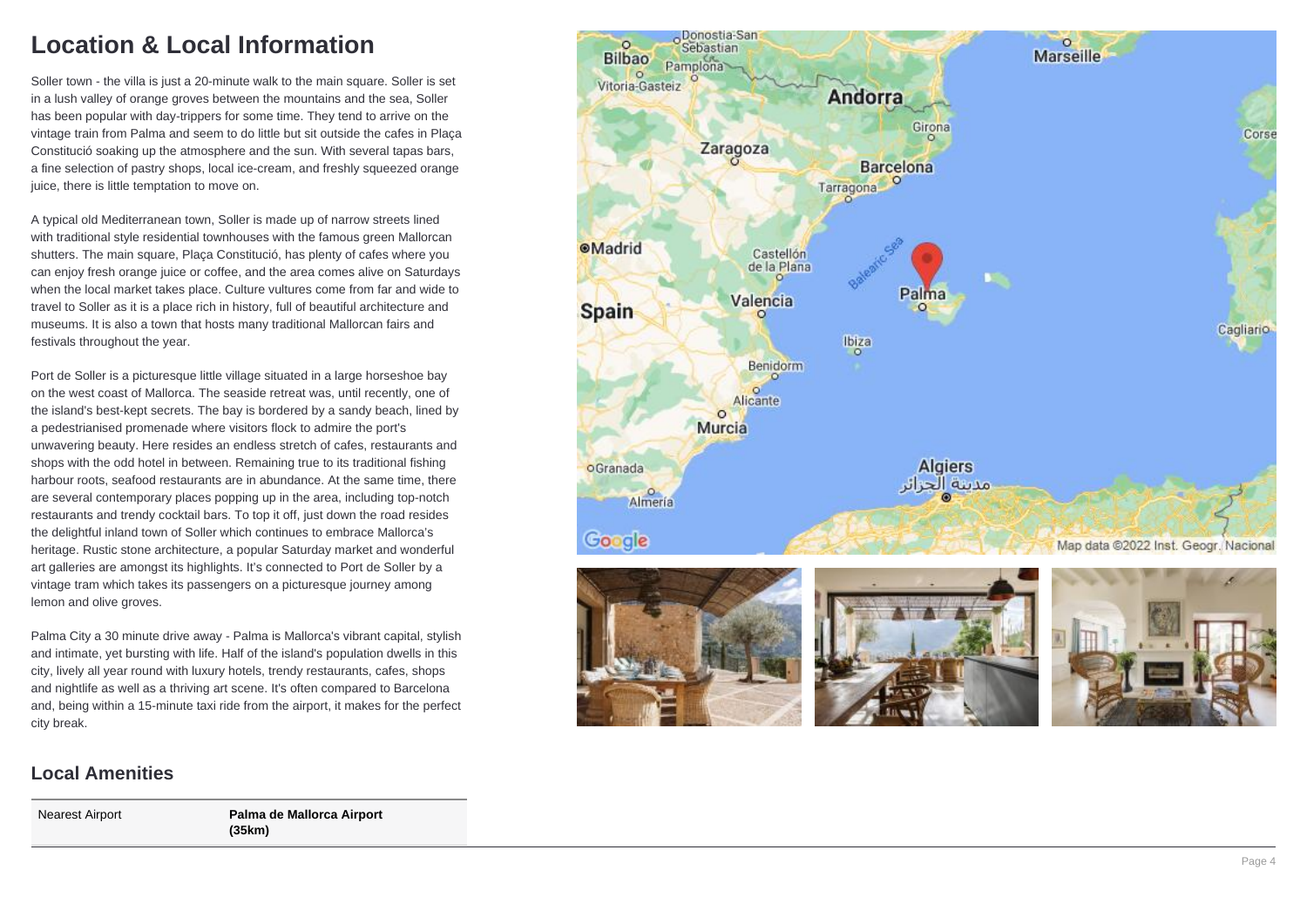| <b>Nearest Ferry Port</b>  | <b>Palma Ferry Port</b><br>(34km)       |
|----------------------------|-----------------------------------------|
| Nearest Village            | <b>Fornalutx</b><br>(2km)               |
| <b>Nearest Town/City</b>   | <b>Soller</b><br>(5km)                  |
| <b>Nearest Restaurant</b>  | <b>Restaurant s'Aturada</b><br>(2km)    |
| Nearest Bar/Pub            | <b>Fornalutx Bar</b><br>(2km)           |
| <b>Nearest Supermarket</b> | <b>Can Corona Supermercado</b><br>(2km) |
| Nearest Beach              | Port de Soller Beach<br>(8km)           |
| Nearest Golf               | <b>Son Termes Golf Course</b><br>(18km) |
| <b>Nearest Tennis</b>      | Tennis & Padel Soller Club<br>(5km)     |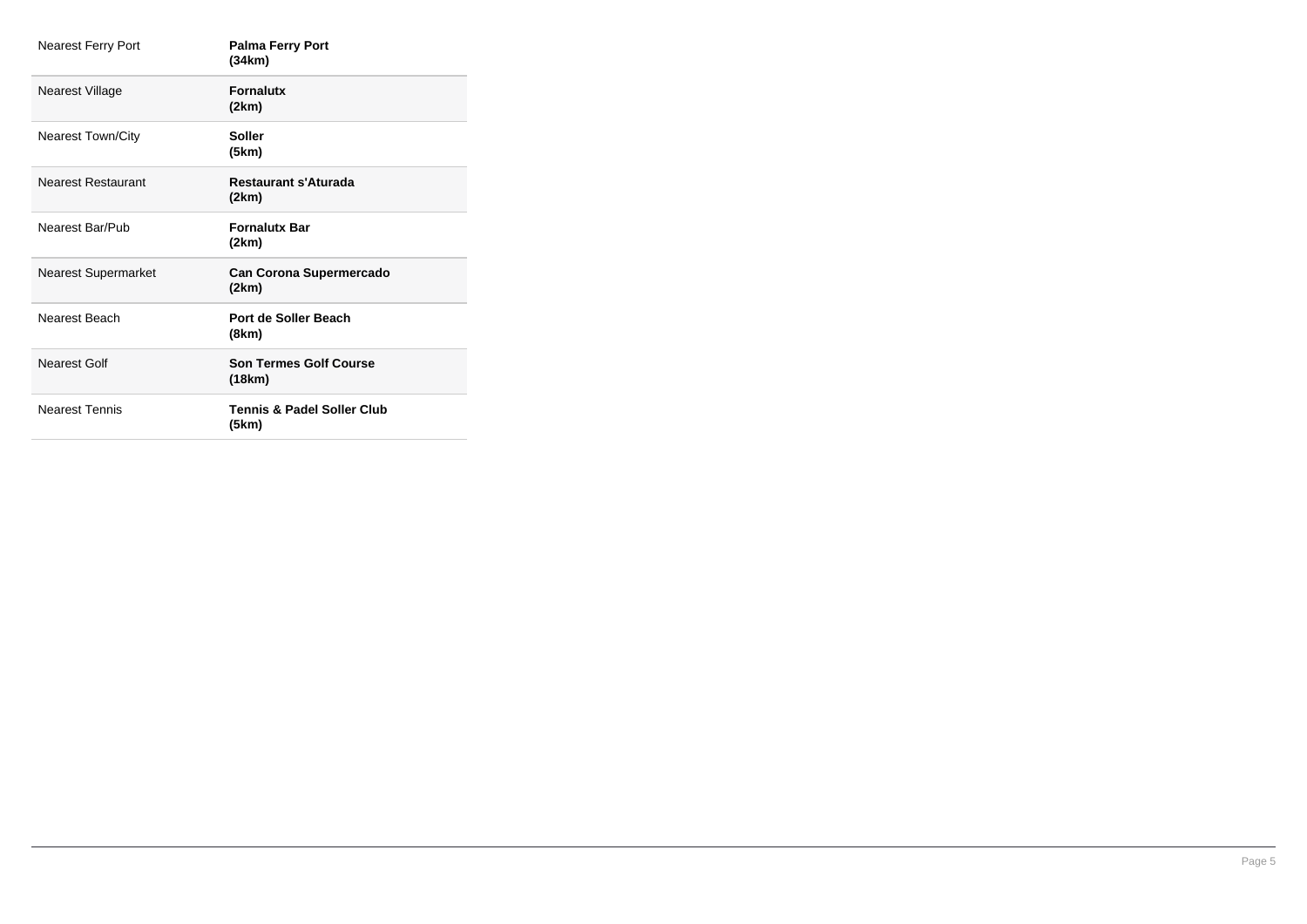# **What Oliver loves…**

- 5 x super king bedrooms and 1 x twin bedroom all with en-suite spacious bathrooms. The property is spacious and comfortable and offers a ground floor double bedroom and en-suite bathroom
- Stunning views over the town of Soller and the surrounding rugged countryside with private gate entrance and ample parking space for 3 cars
- A larger than standard swimming with spacious Mediterranean garden, pergola, chill out beds and ample outside dining areas
- Just 30 minutes' drive from the beautiful city of Palma which offers an abundance of restaurants, shops and famous sites

# **What you should know…**

- A car is essential while staying at this property, although its elevated location is ideal the access road is quite narrow Taxi's can be organised to and from the villa
- Children should be supervised whilst in the separate garden area as they cannot be seen from the terrace. There are two separate doors leading from the main terrace, across a narrow path, to the beautiful Mediterranean garden and swimming pool area